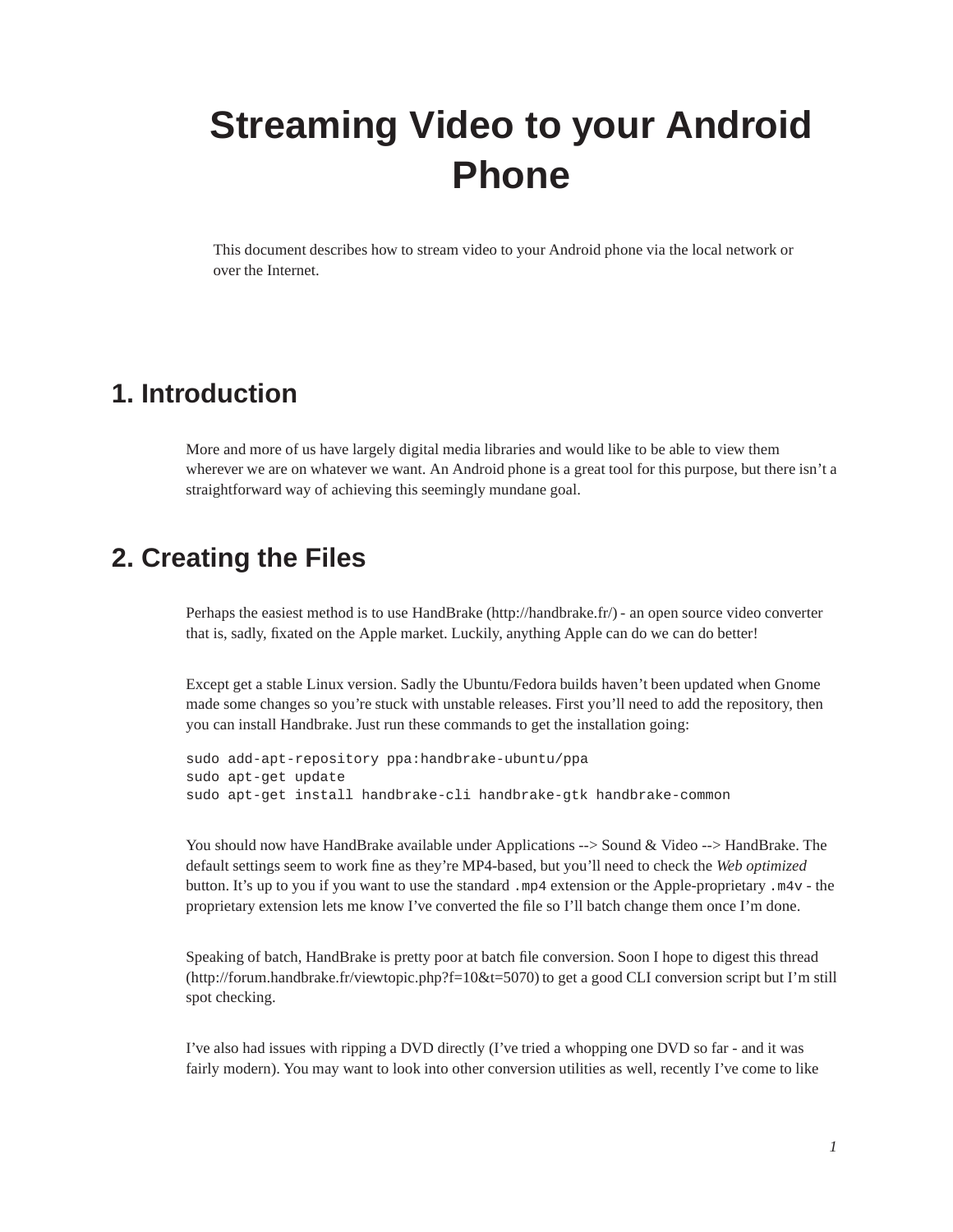the multi-platform MakeMKV (http://www.makemkv.com/) which will get you non-DRM MKV files to play with. I may also play more with settings for DVDFab (http://www.dvdfab.com/) which I own and AnyDVD (http://www.slysoft.com/en/) is their competitor. Both are Windows-only so you'll need a Virtual Machine (see below) to run them. DVDFab's default MP4 output is not "Web optimized" as HandBrake puts it, but I'll need to explore the settings now that I have a baseline working solution.

This section obviously needs some updating, but I'll leave that for another day. I'll assume you've now got some trusty MP4 files living somewhere that you want to push out to your Android phone (or web browser, for that matter). Note that I haven't optimized any of the settings for the DroidX, nor for bandwidth constraints so some level of tweaking may be desirable.

More details on encoding video for Android (for local playback) can be found here (https://help.ubuntu.com/community/AndroidVideoEncoding).

### **3. Installing the Media Server**

I've taken a look at quite a few media servers, so far TVersity (http://tversity.com/) seems to be the best option. Not only is it a great DLNA (http://en.wikipedia.org/wiki/Digital\_Living\_Network\_Alliance) server, but it also sports a shiny web interface for streaming video. OK, it's pretty darn ugly but it's bandwidth efficient. Not very useful for a server that's going to be pushing a ton of video data at us, but still...

The best part, they're promising a native Linux version

(http://forums.tversity.com/viewtopic.php?f=1&t=13993). I'd urge you to post your support for this in the thread and, should it work well, consider purchasing the Pro version.

#### **3.1. Other Options**

Some of the other solutions I've tried include MediaTomb, which seems to work well as a native Linux DLNA server but has no means of streaming video over the web or to non-DLNA clients (which, sadly, the X must be considered as the DLNA client is far too specific in formats to be useful), and Jinzora which has a web interface and even an Android client - but sadly it doesn't seem to work very well.

#### **3.2. Installing Windows**

Sadly, TVersity doesn't work under Wine nor Crossover Linux

(http://www.codeweavers.com/products/cxlinux/). So you'll have to give up on Linux and install Windows. Just kidding, you'll need to dual boot and only watch video when Windows is running. Or you can always buy a dedicated Windows machine.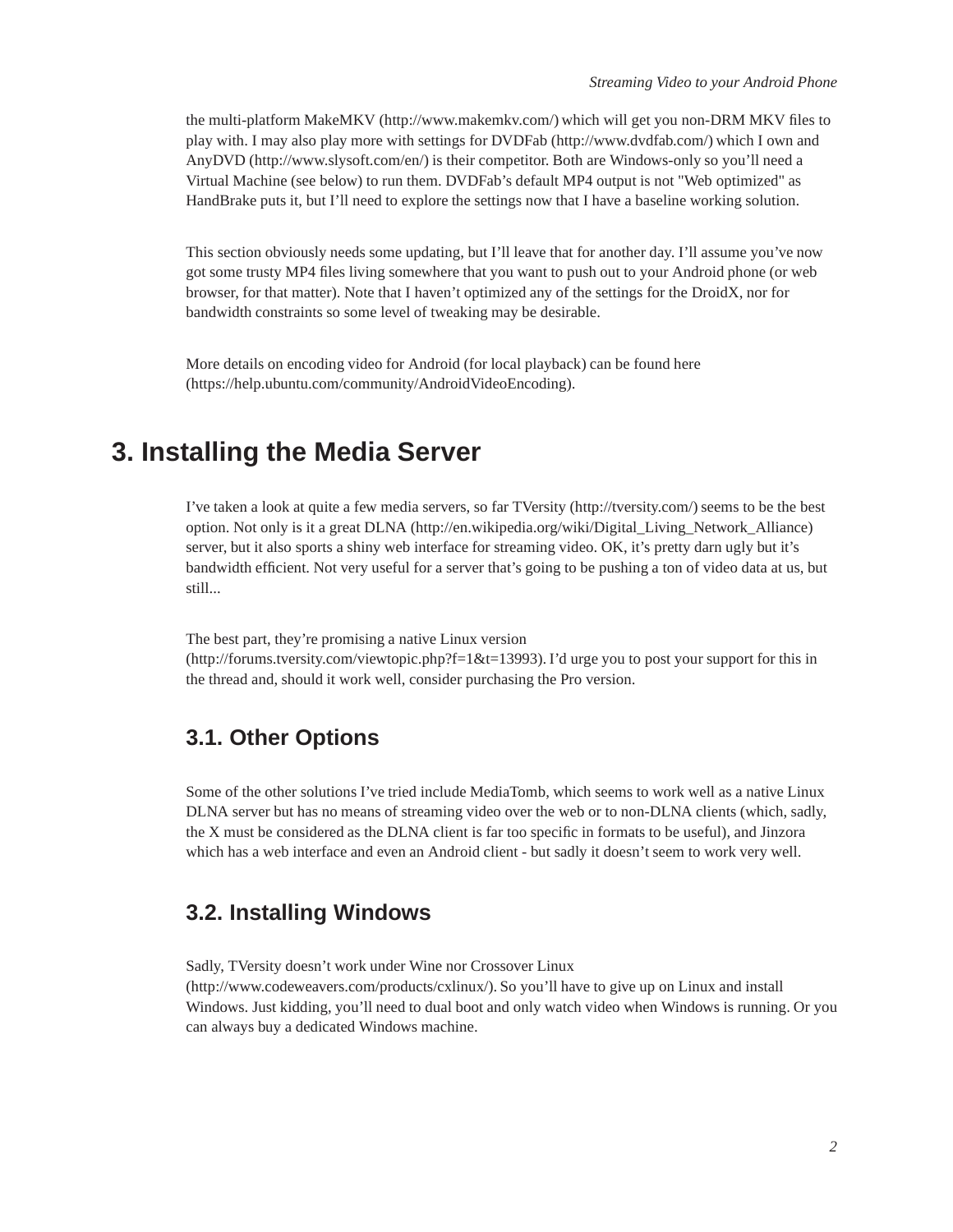Or, you can download VirtualBox (http://www.virtualbox.org/) and set up a Virtual Machine. Proper VM management is outside the scope of this document, but it's pretty easy. VirtualBox has both a wizard-driven GUI as well as a robust set of command line tools. Once you've got it installed, just follow the defaults for a Windows installation of whatever flavor you can - however I usually bump up the memory to about 1G, depending on how much memory your physical machine has.

Something you'll need to change is to move the network interface from "NAT" (the default) to "Bridged". This will give you an IP address accessible from any computer on your network - more on that later.

Of course, always use licensed software, never search Torrent sites for things like "slipstream XP ISO", and make sure that your EULA allows you to install the Windows that probably came with your machine onto a Virtual Machine provided you remove it from the host machine. Of course, if you fail to follow these instructions I'm not liable for Microsoft's wrath.

Once the install is complete, install the VirtualBox Guest Additions. Run Windows Update a few times to get all the security patches and you should be all set. And you should also be much more appreciative of running **sudo apt-get update && sudo apt-get upgrade** to bring a Ubuntu box up to snuff after a fresh install. I also generally install Chrome on my VMs that have a GUI - but that's optional.

#### **3.3. Installing and Configuring TVersity**

TVersity is a standard Windows install - download (http://tversity.com/download/) and run. Feel free to play with the free version, I'm holding off on upgrading to Pro until they release the Linux version.

Most of the default settings should work fine. If you want to access the server from outside your house you'll want to go to the General section, check the box that says "The media server should accept requests originating from outside the home network" or something similar. You'll also probably want to do some basic things like adding a username/password, and changing the port number couldn't hurt.

Now just add the files to your library. You'll probably want them on your Linux box, so verify that the Guest Additions are loaded and click on Devices --> Shared Folders to create a permanent share to the video folder (use your own judgment regarding whether the VM needs more access than that, or if it needs write access - I try to use read-only access whenever possible).

#### **3.4. Configuring your Network**

If you want to stream to your phone when you're on Wifi, or to other devices like an XBox or DLNA media player, you're done now. If you want to stream to your phone over 3G/4G you've got a little more work. You'll need to first figure out what IP address your virtual machine is, click Start --> Run and enter "cmd". Now type **ipconfig** and you should see your IP address (probably 192.168.x.y). Remember this number.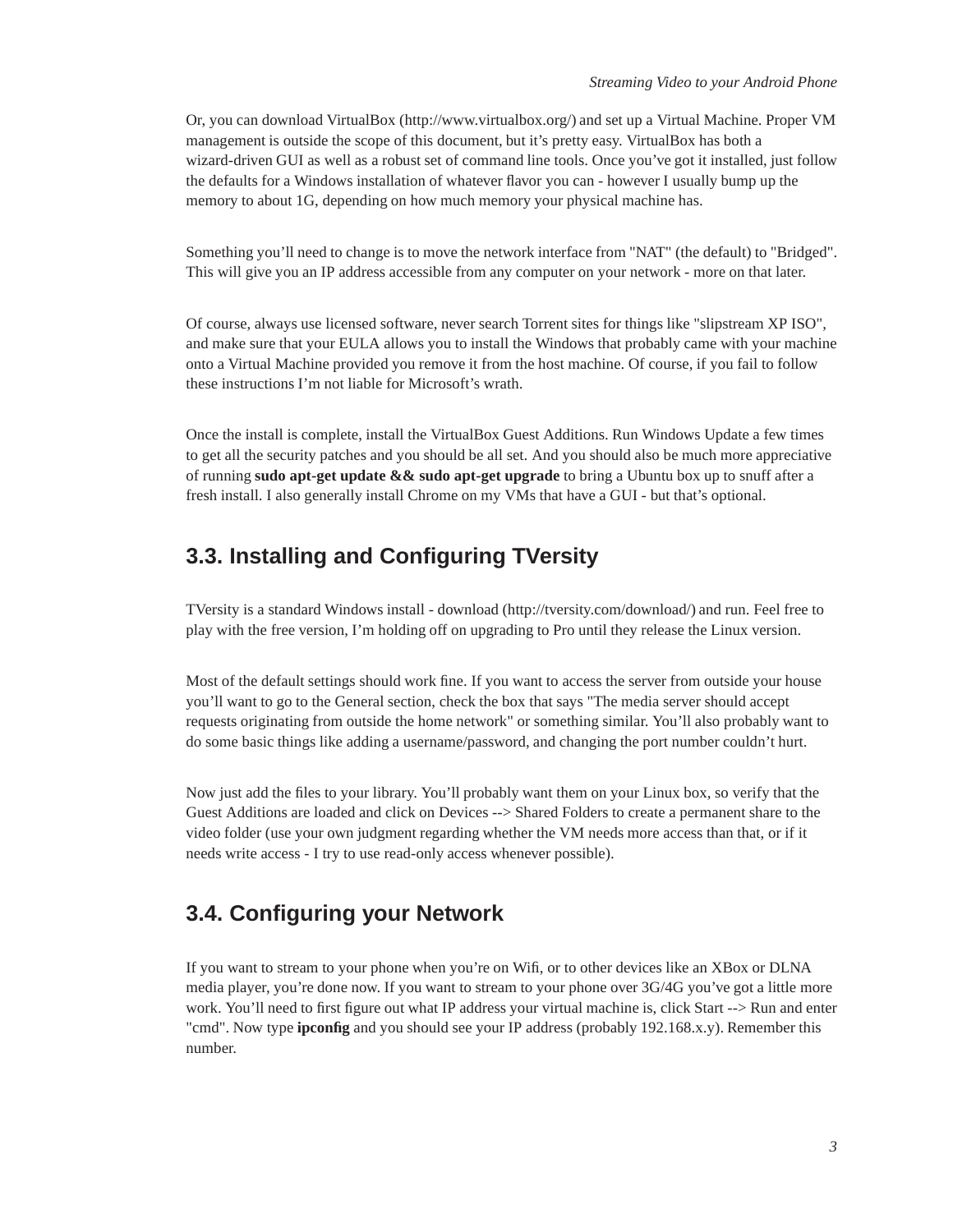Now you'll need to log into your router which is generally found by changing the last number of the IP address to a 1. If you don't know how to configure your router, or you don't have access to it, now is a good time to Google the router model and find a manual or a forum. Check for something called Applications or Port Forwarding or something similar. You'll want to configure this so incoming requests to the TVersity port number (defaults to 41952) go to the IP address of the Windows XP virtual machine.

If you don't have one already, you'll also probably want to sign up for a free Dynamic DNS service. You only need one for all the computers and virtual machines on your network and I recommend Free DNS (http://freedns.afraid.org/) running on your Ubuntu box. This will let you go to a hostname instead of trying to remember your IP address and it will update for you should your IP address change.

The details of this section are beyond the scope of this document, but hopefully you know enough to Google port forwarding and your router model number to get a walk through.

## **4. Configuring Your Phone**

You'll need a streaming media player for your phone as well. There are a lot of references to nswPlayer (http://www.appbrain.com/app/com.nsw.android.mediaexplorer), but I've also had good luck with Stream Media Player (http://www.appbrain.com/app/com.psa.android.media). Install one of these two and your phone is ready to go.

## **5. Playing Your Media**

Let's start out easy. Open a web browser on your PC and point it to the Windows VM (we'll assume it's at 192.168.0.11). You'll want to include the port number in the URL so try http://192.168.0.11:41952. You should be prompted for a username/password if you set one otherwise you should see a TVersity page.

Once you've got that working, try it on your phone. With Froyo you can play with Chrome to Phone (http://www.appbrain.com/app/com.google.android.apps.chrometophone) and the associated Chrome Extension (https://chrome.google.com/extensions/detail/oadboiipflhobonjjffjbfekfjcgkhco).

To try your external address you should disable Wifi, some routers can handle the packets coming in and out well and others can't.

## **6. Using DLNA to Stream to your Phone**

Since the time I originally wrote this document, a new program called UPnPlay (http://www.appbrain.com/app/upnplay/cx.hoohol.silanoid) has appeared on the market. This is a DLNA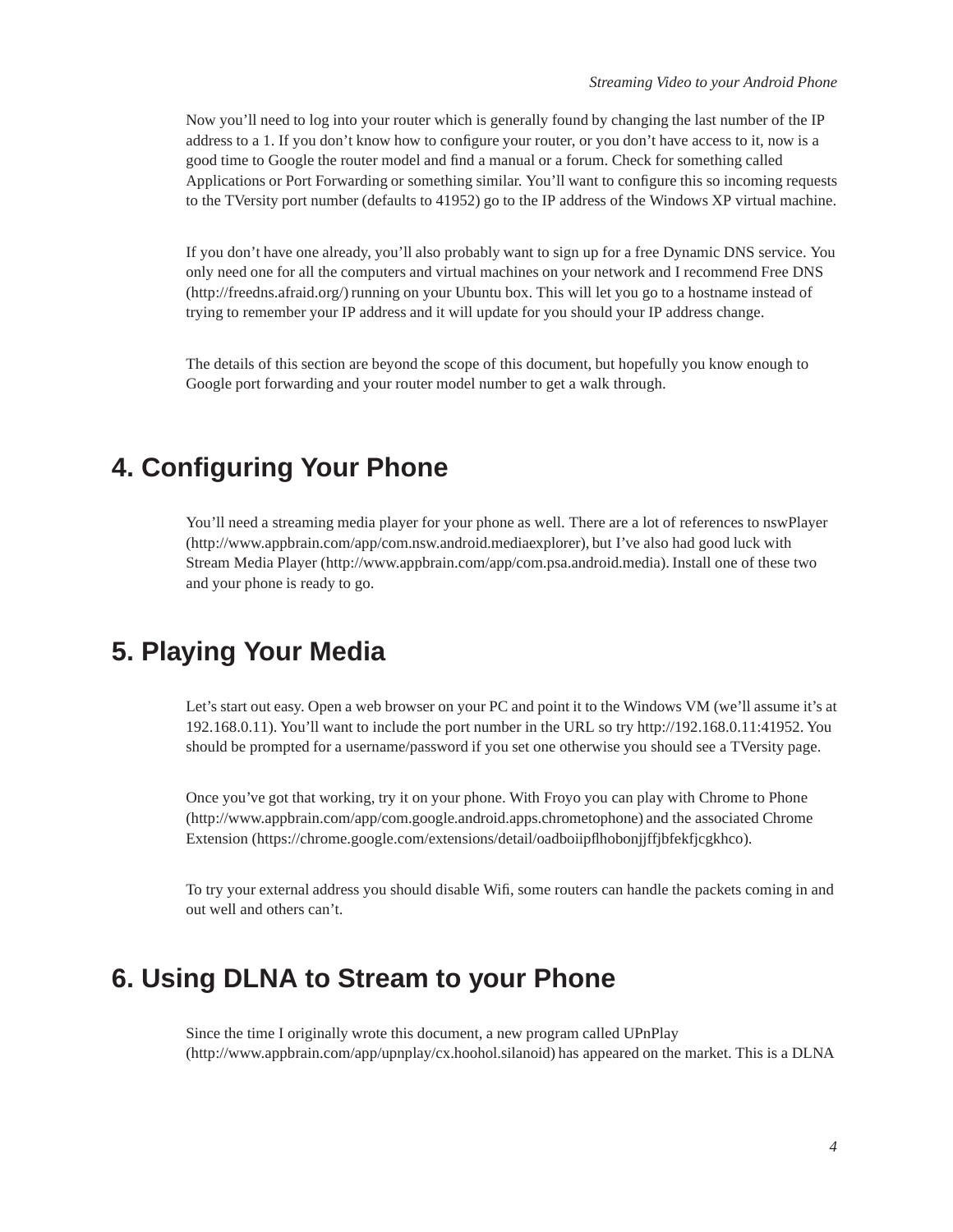client for your phone and seems to work a bit better than the built-in client on the Droid X, plus it supports multiple handsets. However you're still limited to the rather small number of playback codecs available for realtime streaming. Fortunately, VPlayer

(http://www.appbrain.com/app/vplayer-(free-trial)/me.abitno.vplayer) (and the trial unlocker (http://www.appbrain.com/app/vplayer-unlocker/me.abitno.vplayer.unlocker) has come to the rescue. By installing both of these I've found that I can stream from my PlayOn (http://www.playon.tv) server to watch Hulu and Netflix (and others) and I can also use PS3 Media Server

(http://code.google.com/p/ps3mediaserver/) (with the unfortunate acronym "PMS (http://en.wikipedia.org/wiki/Premenstrual\_syndrome)") to stream local content through a native Linux server.

This is a great way to stream your content to your phone and it seems to work very well in the limited testing I've done, but the major drawback to DLNA-based solutions is portability. This will only work if you're connected to your computer on the same network. You'll also need to make sure you can talk between your phone and your computer, some routers block this sort of communication by default as a security feature. Ideally you should also try to get your PC onto a hardwired Ethernet connection, that will help save your WiFi bandwidth a bit.

Far from a panacea, this is a reasonable (and reasonably-priced) solution to stream video in your own home. The PlayOn Android app (http://www.appbrain.com/app/playon-mobile/com.playon.playonapp) has been released, it essentially provides an app to navigate the web interface at http://m.playon.tv/ (http://m.playon.tv). It uses Flash right now and, as such, requires Android 2.2. Here's hoping that the work with NetFlix, Comcast, Hulu, and FiOS will make these apps a bit easier to write in Honeycomb with less overhead and better rate adaptation.

To use the app or the browser interface, first install the PlayOn server, then connect your phone to a Wifi network co-located with your server. Then open up the PlayOn App (or the Android Browser and go to http://m.playon.com). You should be able to see your PlayOn server listed and play files from it while on Wifi. This action registers your phone to your server. Now when you open the app or go to http://m.playon.com while away from your Wifi network you should still be able to see your server and play the media. Not you'll need to check the PlayOn port settings and, if your router doesn't support uPNP well, you may be better off setting a fixed port and manually opening it up.

## **A. About Me**

My name is Jeff Bower, I'm a technology professional (http://www.linkedin.com/in/jdbower) with more years of experience in the telecommunications industry than I'd care to admit. I tend to post with the username jdbower on various forums, including Komodo Kamado (http://komodokamado.com/forum/), Android Central (http://forum.androidcentral.com/), VirtualBox (http://forums.virtualbox.org/), and MakeMKV (http://www.makemkv.com/forum2/). Writing these documents is a hobby of mine, I hope you find them useful and feel free to browse more at https://www.ebower.com/docs.

I also enjoy cooking, especially outdoors with my Komodo Kamado (http://www.komodokamado.com)